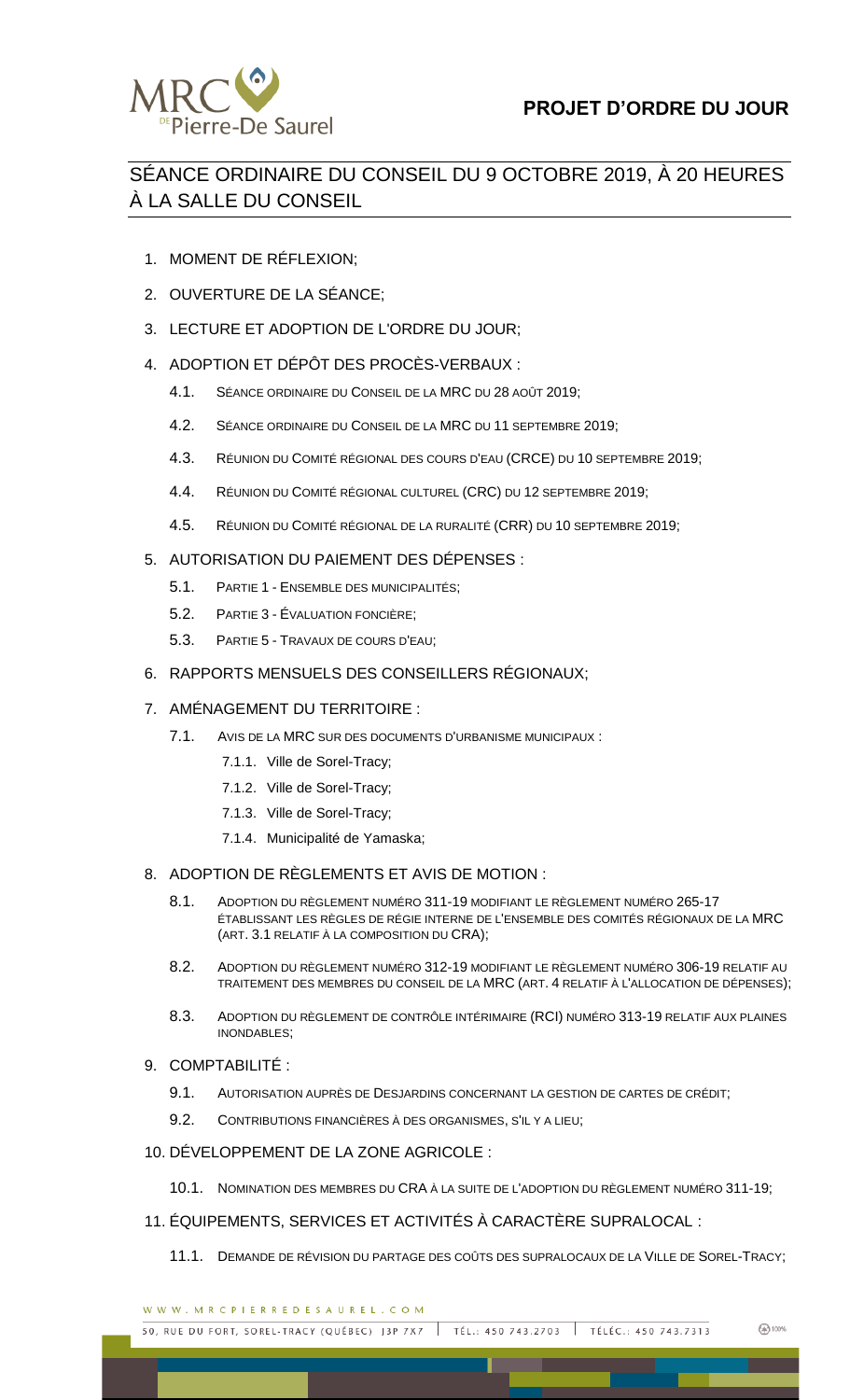## 12. FONDS DE DÉVELOPPEMENT DES TERRITOIRES :

- 12.1. DEMANDE DE LA BASE DE PLEIN AIR VILLE LA JOIE AFIN D'ACHETER UNE THERMOPOMPE;
- 12.2. RATIFICATION DE L'ENTENTE DE PARTENARIAT ENTRE LA MRC ET HYDRO-QUÉBEC CONCERNANT LE DÉPLOIEMENT DES BORNES DE RECHARGE POUR VÉHICULES ÉLECTRIQUES (PROJET FDT RURALIITÉ, ENVELOPPE RÉGIONALE);
- 12.3. APPROBATION DE PROJETS (VOLET RURALITÉ) :
	- 12.3.1. Enveloppe municipale Saint-Gérard-Majella, s'il y a lieu;
	- 12.3.2. Enveloppe municipale Saint-Gérard-Majella, s'il y a lieu;
	- 12.3.3. Enveloppe municipale Sainte-Victoire-de-Sorel, s'il y a lieu;

#### 13. GÉOMATIQUE :

13.1. AUTORISATION D'ACHAT DES DONNÉES LIDAR 2020;

#### 14. GESTION CONTRACTUELLE :

14.1. OCTROI DU CONTRAT DE SERVICES PROFESSIONNELS DE L'AUDITEUR EXTERNE;

## 15. GESTION DES COURS D'EAU :

- 15.1. OCTROI D'UN CONTRAT DE SERVICES PROFESSIONNELS D'INGÉNIERIE POUR LE PROJET D'ENTRETIEN DE COURS D'EAU C2001;
- 15.2. OCTROI D'UN CONTRAT DE SERVICES PROFESSIONNELS D'INGÉNIERIE POUR LES PROJETS D'ENTRETIEN DE COURS D'EAU C2004 À C2007 ET C2009;
- 15.3. AUTORISATION DE PROCÉDER À UNE DEMANDE DE PRIX EN VUE DE L'OCTROI D'UN CONTRAT DE SERVICES PROFESSIONNELS D'INGÉNIERIE POUR LA RÉALISATION DES TRAVAUX D'ENTRETIEN DE CERTAINS COURS D'EAU;
- 15.4. SUIVI DE L'AVIS TECHNIQUE PONCEAU RUISSEAU DU MARAIS, S'IL Y A LIEU;

### 16. PISTE CYCLABLE RÉGIONALE :

16.1. RATIFICATION DE L'AJOUT DE TRAVAUX AU CONTRAT DE DANIS CONSTRUCTION INC. RELATIF AU PROLONGEMENT DE LA PISTE CYCLABLE (PHASE 2), S'IL Y A LIEU;

#### 17. PROJETS SPÉCIAUX :

- 17.1. ÉTABLISSEMENT DU CALENDRIER 2020 DES SÉANCES ORDINAIRES DU CONSEIL DE LA MRC AINSI QUE DES DATES DE FERMETURE DES BUREAUX POUR LA PÉRIODE DES FÊTES 2020-2021;
- 17.2. APPUI CONCERNANT LE DÉPLOIEMENT DE LA FIBRE OPTIQUE;
- 17.3. APPUI AU PROTOCOLE D'ENTENTE ENTRE LA TABLE DE CONCERTATION DES PRÉFETS DE LA MONTÉRÉGIE ET LA MRC PIERRE-DE SAUREL DANS LE CADRE DE L'ALLIANCE POUR LA SOLIDARITÉ ET L'INCLUSION SOCIALE;
- 17.4. AUTORISATION DE SIGNATURE DU PROTOCOLE D'ENTENTE ENTRE LA TABLE DE CONCERTATION DES PRÉFETS DE LA MONTÉRÉGIE ET LA MRC DE PIERRE-DE SAUREL;
- 17.5. APPUI AU PROJET DE LA COLONIE DES GRÈVES DANS LE CADRE D'UNE DEMANDE DE FINANCEMENT AU FONDS D'APPUI AU RAYONNEMENT DES RÉGIONS (FARR);

#### 18. RESSOURCES HUMAINES :

18.1. EMBAUCHE D'UN COORDONNATEUR AU DÉVELOPPEMENT DE LA ZONE AGRICOLE;

## 19. TRANSPORT ADAPTÉ ET COLLECTIF RÉGIONAL :

19.1. DEMANDE D'AIDE FINANCIÈRE DANS LE CADRE DU VOLET II DU PROGRAMME D'AIDE AU DÉVELOPPEMENT DU TRANSPORT COLLECTIF;